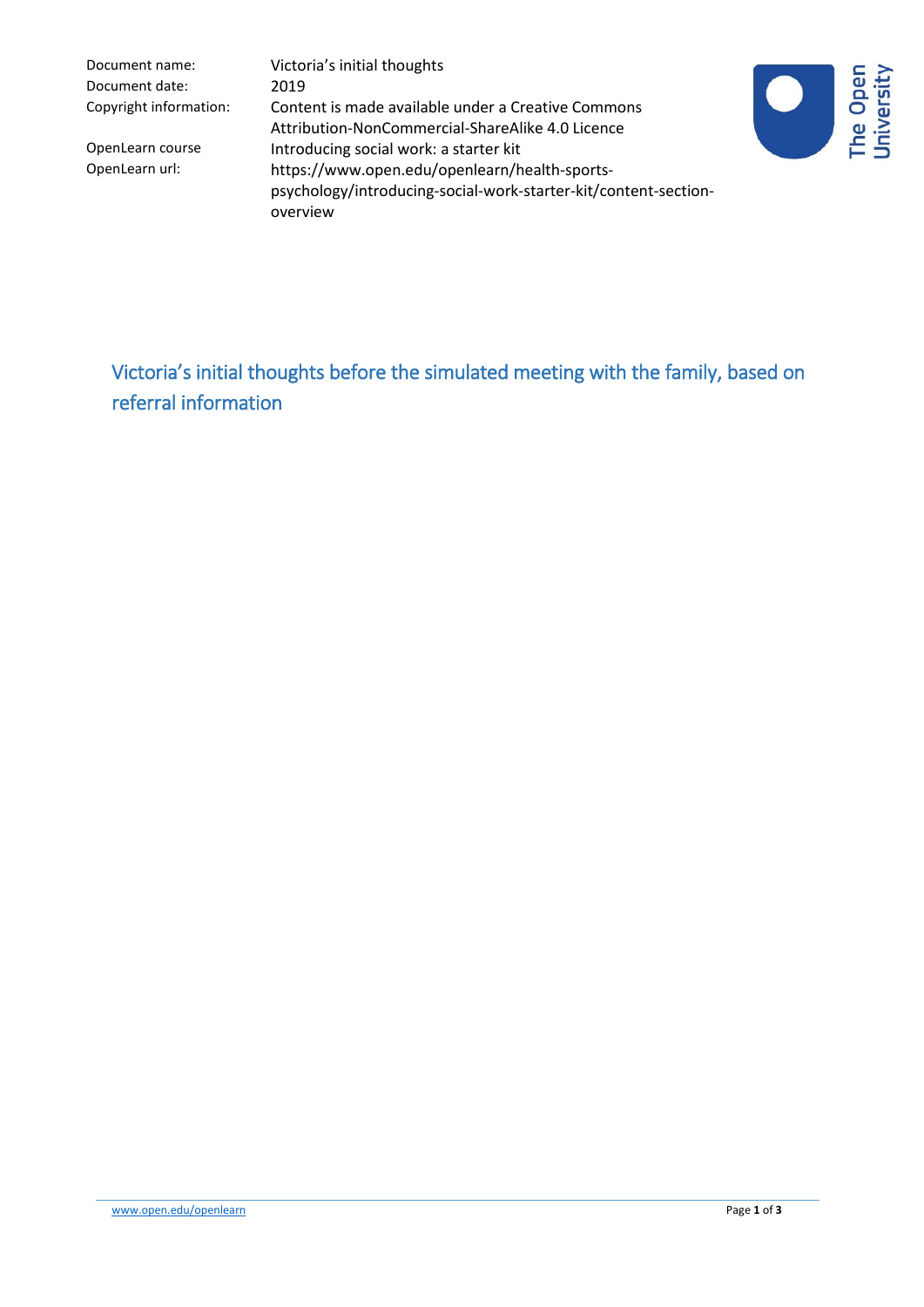Document date: 2019

Document name: Victoria's initial thoughts Copyright information: Content is made available under a Creative Commons Attribution-NonCommercial-ShareAlike 4.0 Licence OpenLearn course Introducing social work: a starter kit OpenLearn url: https://www.open.edu/openlearn/health-sportspsychology/introducing-social-work-starter-kit/content-sectionoverview



# **Q. You haven't yet met this family. Based on the information you have so far, what is the referral about, and what is the social work role in this instance?**

**A.** Initial thoughts are Ellie has been missing – there's a significant question as to where she's been, what's been happening and why her parents haven't been concerned about this. Other issues appear to be risk of CSE (child sexual exploitation), substance misuse and boundaries (linking to physical/verbal aggression). The social work role is to explore whether Ellie has experienced harm whilst missing and what future harm might be.

## **Q. If your work tends to be influenced by a particular practice model or theoretical approach, which aspects of this are you thinking about at this point?**

**A.** I'm thinking particularly about systemic family therapy, and the importance of seeing issues in context of relationships rather than located in a person, for example Ellie's behaviour likely to be linked to her environment and parental relationships. Also considering hypotheses such as family scripts about teenagers and responsibility/education etc.

#### **Q. What have you done to prepare for meeting with the family?**

**A.** Summarising key points and thinking about how to share an agenda. In a real life situation it's likely that there would be a limited time to prepare.

### **Q. From your professional experience and what you know about the family so far, do you anticipate any potential difficulties or strengths that might affect communication?**

**A.** Strengths are that parents know about the referral and have engaged in some discussions of change so far. Challenges are that Ellie doesn't know a social worker is visiting and may feel blamed/shamed. It also seems that parents have shown limited insight into concerns up until this point and limited capacity to change, suggesting that they are likely to disagree with some of the worries.

#### **Q. What are you hoping to achieve by the end of this interview?**

**A.** This is a first meeting so it's important to set the context for a working relationship. It would be important to establish whether Ellie has experienced any harm whilst missing and steps may need to be taken to address this and support her if so. It will also be important to think about an ongoing assessment and future interventions: these may range from a substance misuse support to a targeted programme addressing CSE concerns, as well as work with parents around boundaries. The impact of this on the younger brother will also need to be considered as part of the ongoing assessment\*. Agreement for future meetings will be a good place to start.

\* In filming, Victoria did talk with the family about the need to involve Ellie's younger brother in future work. In order to keep the film at a reasonable length, however, this conversation was edited out.